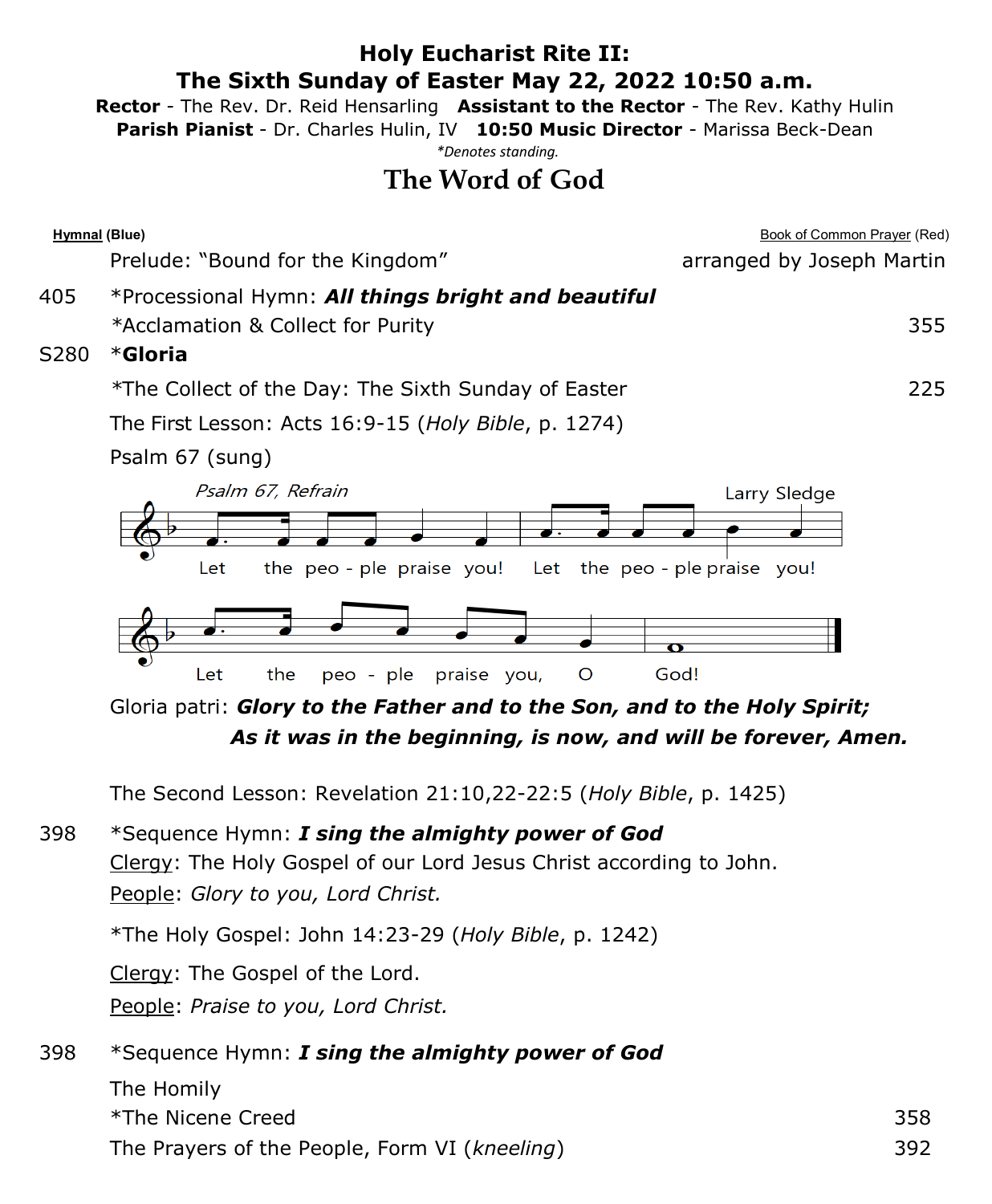| Confession of Sin (kneeling) | 360 |
|------------------------------|-----|
| Absolution of Sin            | 360 |
| Exchange of Peace            | 360 |
| Birthdays and Anniversaries  |     |

Announcements

## **The Holy Communion**

*Please remain seated while the tithes and offerings are received to support the ministries of All Saints'.*

Offertory Sentence: If among you, one of your brothers should become poor, in any of your towns within your land that the Lorp your God is giving you, you shall not harden your heart or shut your hand against your poor brother, but you shall open your hand to him and lend him sufficient for his need, whatever it may be. Deuteronomy 15:7-8

|       | Offertory Anthem: Who at my door is standing?<br>Soloist: Abigail True | K. Lee Scott |
|-------|------------------------------------------------------------------------|--------------|
| 512   | *Presentation Hymn: Come, Gracious Spirit, heavenly Dove               |              |
|       | The Great Thanksgiving - Prayer A                                      | 361          |
| S125  | Sanctus (Holy, holy, holy)                                             |              |
| 5133. | Memorial Acclamation (Christ has died)                                 | 363          |

| of the mondial Accidination (Childenias dicu) |      |
|-----------------------------------------------|------|
| The Lord's Prayer <i>(sung)</i>               | 364. |
| S154 Fraction Anthem (Alleluia, Alleluia)     | 364  |

# **The Communion of the People**

*Whoever you are and wherever you are in your spiritual journey, all are welcome at the Table, either to receive a blessing, or if you are baptized, Holy Communion. It is proper to kneel or stand to receive Holy Communion. Please request a steward to have Holy Communion brought to you in your pew, as needed.*

Communion Music:

*The Holy City* Soloist: Marissa Beck-Dean by Stephen Adams

- 508 *Breathe on me, Breath of God*
- 411 *O bless the Lord, my soul*

Post Communion Prayer (*kneeling*) 366

The Blessing

#### 537 \*Recessional Hymn: *Christ for the world we sing*

Clergy: Go in peace to love and serve the Lord. *Alleluia, alleluia.*  People: *Thanks be to God. Alleluia, alleluia.* 

**\***Postlude: "When Can I Read My Title Clear?"arranged by C.E. Walz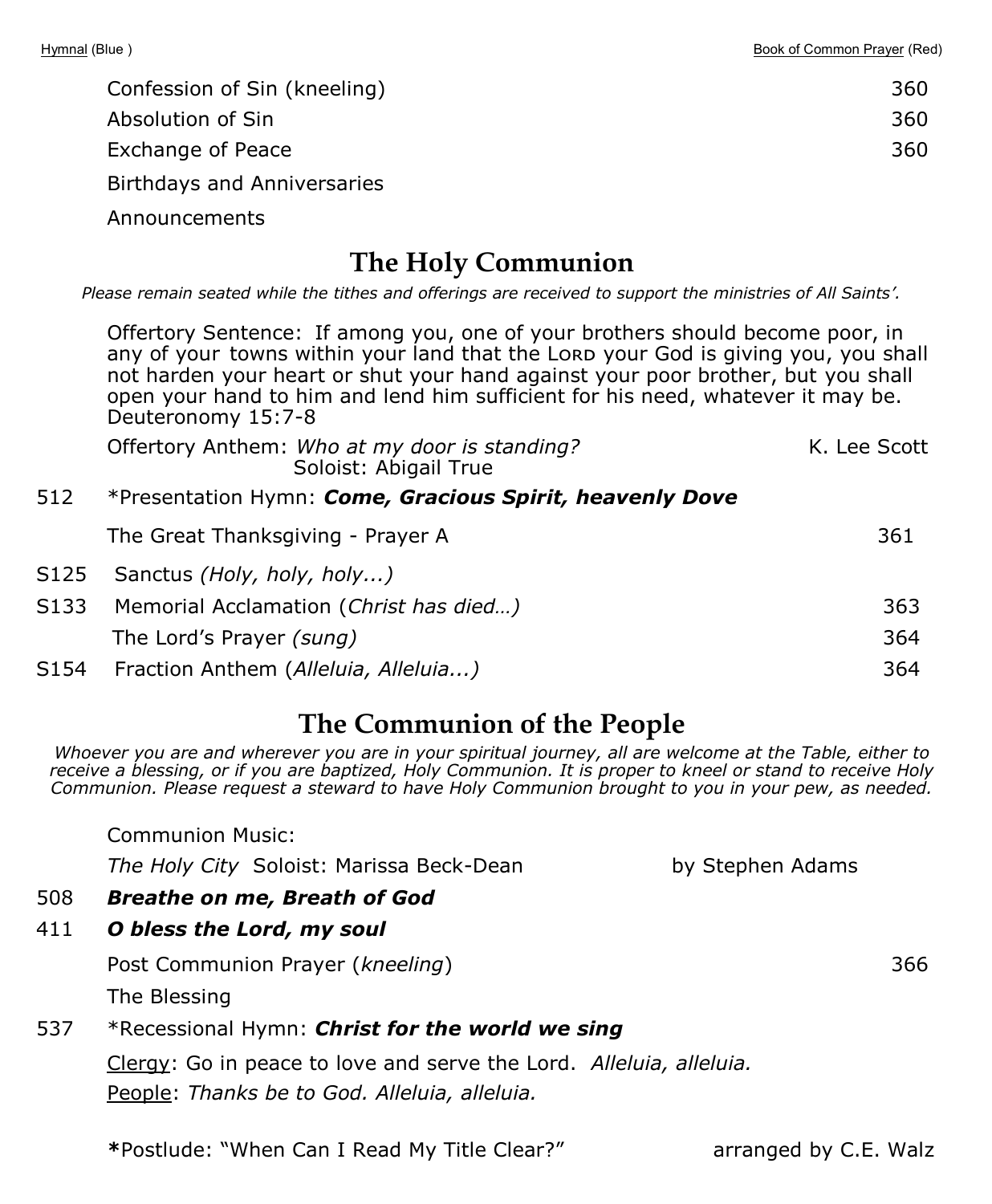

The Rev. Dr. Reid Hensarling, Rector

The Rev. Kathy Hulin, Assistant to the Rector

The Rev. Bob Johnson, Deacon

### This Week (May 22nd- May 28th) at All Saints'

| Sunday    | 7:30 a.m.    | Holy Eucharist, Rite I                              |
|-----------|--------------|-----------------------------------------------------|
|           | 8:50a.m.     | Holy Eucharist, Rite II, Livestream                 |
|           | $10:00$ a.m. | Sunday School for all ages                          |
|           | $10:50$ a.m. | Holy Eucharist, Rite II, Livestream                 |
|           | 1:00 p.m.    | CPR Class, Moses Hall                               |
|           | 2:00 p.m.    | Rose Tea, Woodsby Hall                              |
| Monday    | 4:30 p.m.    | Centering Prayer at Rose Rogers' home               |
| Tuesday   | 5:00 p.m.    | Fr. Reid and Rev. Kathy on Facebook Live            |
| Wednesday | $10:30$ a.m. | Bible Study with Fr. Reid, Luke Classroom,<br>Zoom  |
|           | 12:10 p.m.   | Holy Eucharist w/prayers, St. Mary's Chapel         |
|           | 6:00 p.m.    | Family Ministry Programming                         |
|           | $6:15$ p.m.  | Handbell Rehearsal, Music Rehearsal Room            |
|           | 7:00 p.m.    | Parish Academy Classes, Zoom                        |
|           | 7:00 p.m.    | Adult Choir Rehearsal, Choir Room                   |
| Thursday  | 6:00 p.m.    | Women's Bible Study with Rev. Kathy, Zoom           |
| Friday    | 6:15 a.m.    | Morning Prayer, Rite II, St. Mary's Chapel,<br>Zoom |
|           | $7:00$ a.m.  | Bible Study with Fr. Reid, Luke Classroom,<br>Zoom  |
| Saturday  | 8:30 a.m.    | Outreach, Painting at The Dream Center              |
|           | 4:00 p.m.    | Holy Eucharist Rite II                              |

Be sure to check Realm for more detailed news and announcements, as well as a calendar of events including Zoom links.